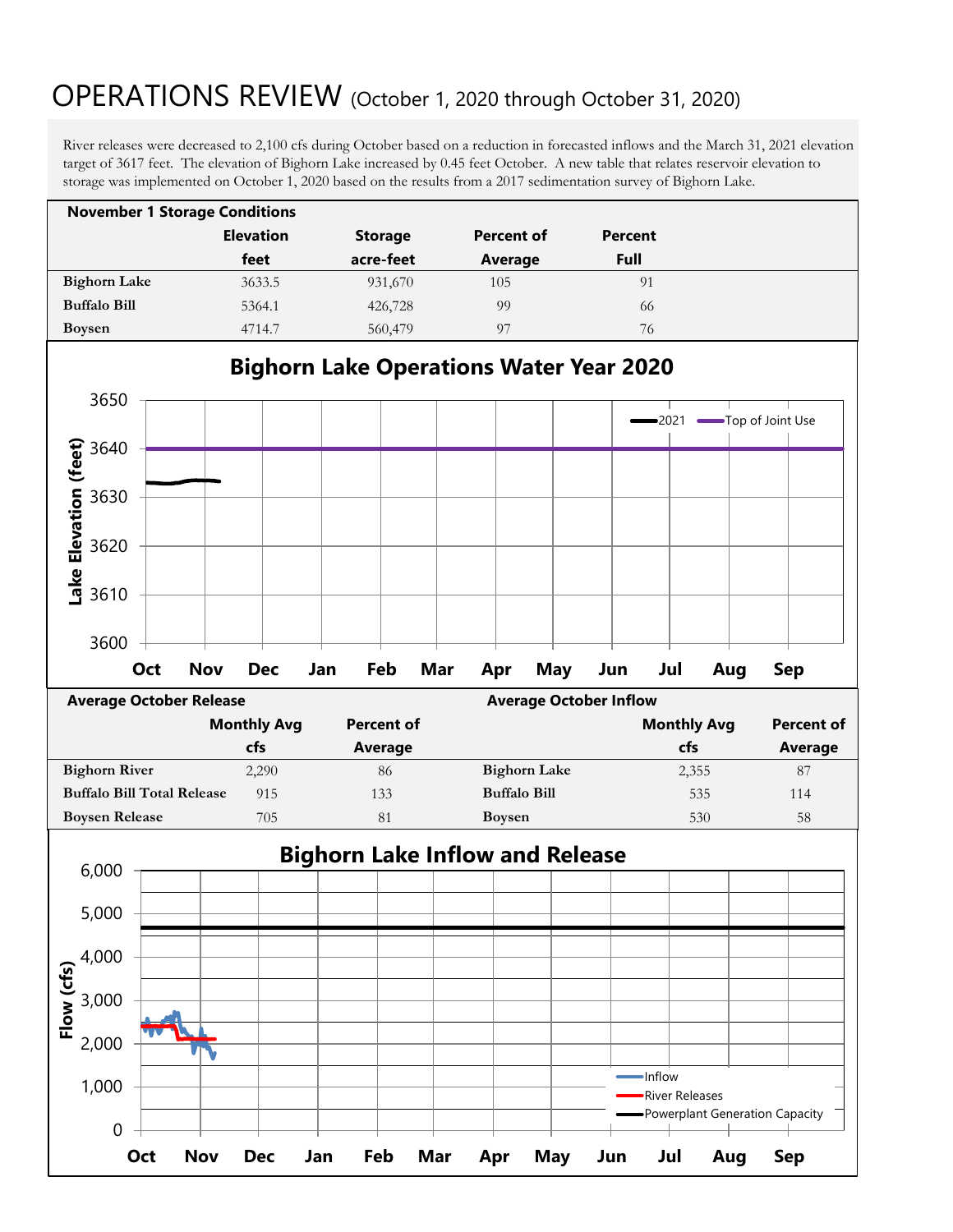## OPERATIONS OUTLOOK (November 1, 2020 through March 31, 2021)

River releases are decreasing to 2,080 cfs during November. In accordance with the operating criteria, releases from Yellowtail Dam are set during the early part of November based on forecasted releases from Boysen and Buffalo Dams, forecasted tributary gains, and the March 31 storage target of 3617 feet. As actual inflows vary from the median inflow forecast, releases to the Bighorn River will be adjusted. Releases during March are based on the April through July inflow forecast and the April 30 storage target.

### **Median Inflow Conditions**

|                                      | <b>Nov</b> | Dec    | Jan    | Feb    | Mar    |
|--------------------------------------|------------|--------|--------|--------|--------|
| Boysen Release (cfs)                 | 600        | 600    | 600    | 600    | 600    |
| Buffalo Bill Release (cfs)           | 205        | 205    | 205    | 205    | 205    |
| Tributary Gain (cfs)                 | 855        | 535    | 607    | 776    | 1,000  |
| Monthly Inflow (cfs)                 | 1,660      | 1,340  | 1,412  | 1,581  | 1,805  |
|                                      |            |        |        |        |        |
| Monthly Inflow (kaf)                 | 98.8       | 82.4   | 86.8   | 87.8   | 111.0  |
| Monthly Release (kaf)                | 124.0      | 127.7  | 127.7  | 115.4  | 151.6  |
|                                      |            |        |        |        |        |
| Afterbay Release (cfs)               | 2,085      | 2,077  | 2,077  | 2,077  | 2,465  |
| <b>River Release (cfs)</b>           | 2,085      | 2,077  | 2,077  | 2,077  | 2,465  |
|                                      |            |        |        |        |        |
| End-of-Month Content (kaf)           | 910.6      | 869.6  | 832.9  | 809.3  | 773.0  |
| <b>End-of-Month Elevation (feet)</b> | 3631.5     | 3627.0 | 3622.3 | 3618.9 | 3613.1 |

#### **Minimum Inflow Conditions**

|                                      | <b>Nov</b> | Dec    | Jan    | Feb    | Mar    |
|--------------------------------------|------------|--------|--------|--------|--------|
| Boysen Release (cfs)                 | 600        | 600    | 600    | 600    | 600    |
| Buffalo Bill Release (cfs)           | 205        | 205    | 205    | 205    | 205    |
| Tributary Gain (cfs)                 | 741        | 439    | 499    | 630    | 877    |
| Monthly Inflow (cfs)                 | 1,546      | 1,244  | 1,304  | 1,435  | 1,682  |
|                                      |            |        |        |        |        |
| Monthly Inflow (kaf)                 | 92.0       | 76.5   | 80.2   | 79.7   | 103.4  |
| Monthly Release (kaf)                | 124.1      | 126.0  | 124.2  | 108.3  | 110.7  |
|                                      |            |        |        |        |        |
| Afterbay Release (cfs)               | 2,086      | 2,050  | 2,020  | 1,950  | 1,800  |
| <b>River Release (cfs)</b>           | 2,086      | 2,050  | 2,020  | 1,950  | 1,800  |
|                                      |            |        |        |        |        |
| End-of-Month Content (kaf)           | 903.7      | 858.5  | 818.8  | 794.1  | 791.1  |
| <b>End-of-Month Elevation (feet)</b> | 3630.8     | 3625.6 | 3620.3 | 3616.6 | 3616.1 |

### **Maximum Inflow Conditions**

|                                      | Nov    | <b>Dec</b> | Jan    | Feb    | Mar    |
|--------------------------------------|--------|------------|--------|--------|--------|
| <b>Boysen Release (cfs)</b>          | 600    | 600        | 600    | 600    | 1,499  |
| Buffalo Bill Release (cfs)           | 205    | 205        | 205    | 205    | 1,499  |
| Tributary Gain (cfs)                 | 970    | 631        | 712    | 924    | 1,124  |
| Monthly Inflow (cfs)                 | 1,775  | 1,436      | 1,517  | 1,729  | 2,828  |
|                                      |        |            |        |        |        |
| Monthly Inflow (kaf)                 | 105.6  | 88.3       | 93.3   | 96.0   | 173.9  |
| Monthly Release (kaf)                | 124.1  | 129.7      | 131.6  | 138.8  | 227.5  |
|                                      |        |            |        |        |        |
| Afterbay Release (cfs)               | 2,085  | 2,110      | 2,140  | 2,500  | 3,700  |
| <b>River Release (cfs)</b>           | 2,085  | 2,110      | 2,140  | 2,500  | 3,700  |
|                                      |        |            |        |        |        |
| End-of-Month Content (kaf)           | 917.4  | 880.2      | 846.3  | 807.3  | 758.0  |
| <b>End-of-Month Elevation (feet)</b> | 3632.1 | 3628.2     | 3624.1 | 3618.6 | 3610.5 |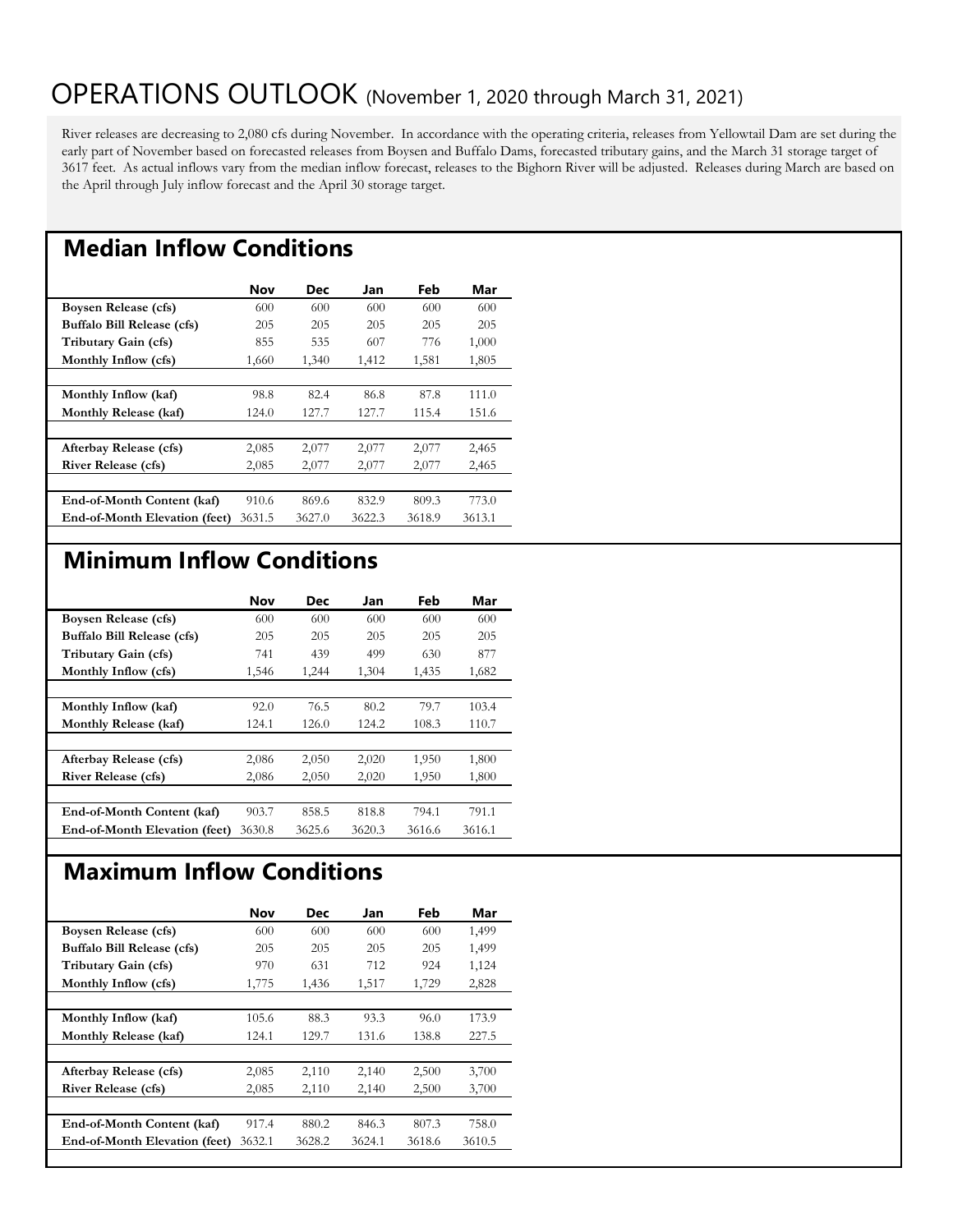## OPERATIONS OUTLOOK (November 1, 2020 through March 31, 2021)

There is approximately 70 cfs of gain between Yellowtail Dam and Yellowtail Afterbay Dam from springs flowing into Yellowtail Afterbay. Total release from Yellowtail Dam is 70 cfs less than total release from Yellowtail Afterbay Dam. Yellowtail Powerplant is limited to 3 units due to on-going refurbishment project.

#### **Irrigation Demands Outlook**

**Bighorn Canal (cfs)** 

|                         | Nov | Dec | lan | Feb | Mar |
|-------------------------|-----|-----|-----|-----|-----|
| <b>Median Forecast</b>  |     |     |     |     |     |
| <b>Minimum Forecast</b> |     |     |     |     |     |
| <b>Maximum Forecast</b> |     |     |     |     |     |
|                         |     |     |     |     |     |

#### **Power Generation Outlook**

**Current Number of Units Available:** 3 of 4 **Approximate Yellowtail Powerplant Turbine Capacity:** 6,150 cfs **Approximate Yellowtail Powerplant Generation Limit:** 4,615 cfs

**Yellowtail Powerplant Release (cfs)** 

|                                               | <b>Nov</b> | Dec      | Jan      | Feb      | Mar      |  |  |
|-----------------------------------------------|------------|----------|----------|----------|----------|--|--|
| <b>Median Forecast</b>                        | 2,015      | 2,007    | 2,007    | 2,007    | 2,395    |  |  |
| Minimum Forecast                              | 2,016      | 1,980    | 1,950    | 1,880    | 1,730    |  |  |
| Maximum Forecast                              | 2,015      | 2,040    | 2,070    | 2,430    | 3,630    |  |  |
| <b>Yellowtail Powerplant Generation (gwh)</b> |            |          |          |          |          |  |  |
|                                               | <b>Nov</b> | Dec      | Jan      | Feb      | Mar      |  |  |
| <b>Median Forecast</b>                        | 47.7       | 48.8     | 48.3     | 43.2     | 57.2     |  |  |
| Minimum Forecast                              | 47.7       | 48.1     | 46.8     | 40.4     | 41.1     |  |  |
| <b>Maximum Forecast</b>                       | 47.7       | 49.6     | 49.9     | 53.2     | 85.5     |  |  |
| Yellowtail Spill (cfs)                        |            |          |          |          |          |  |  |
|                                               | <b>Nov</b> | Dec      | Jan      | Feb      | Mar      |  |  |
| <b>Median Forecast</b>                        | $\Omega$   | $\Omega$ | $\Omega$ | $\Omega$ | $\Omega$ |  |  |
| Minimum Forecast                              | $\Omega$   | $\Omega$ | $\Omega$ | $\Omega$ | 0        |  |  |
| <b>Maximum Forecast</b>                       | $\theta$   | $\Omega$ | 0        | $\Omega$ | $\theta$ |  |  |



# **Release Outlook by Outlet**

All releases are currently going through the powerplant and are expected to go through the powerplant through the end of March.